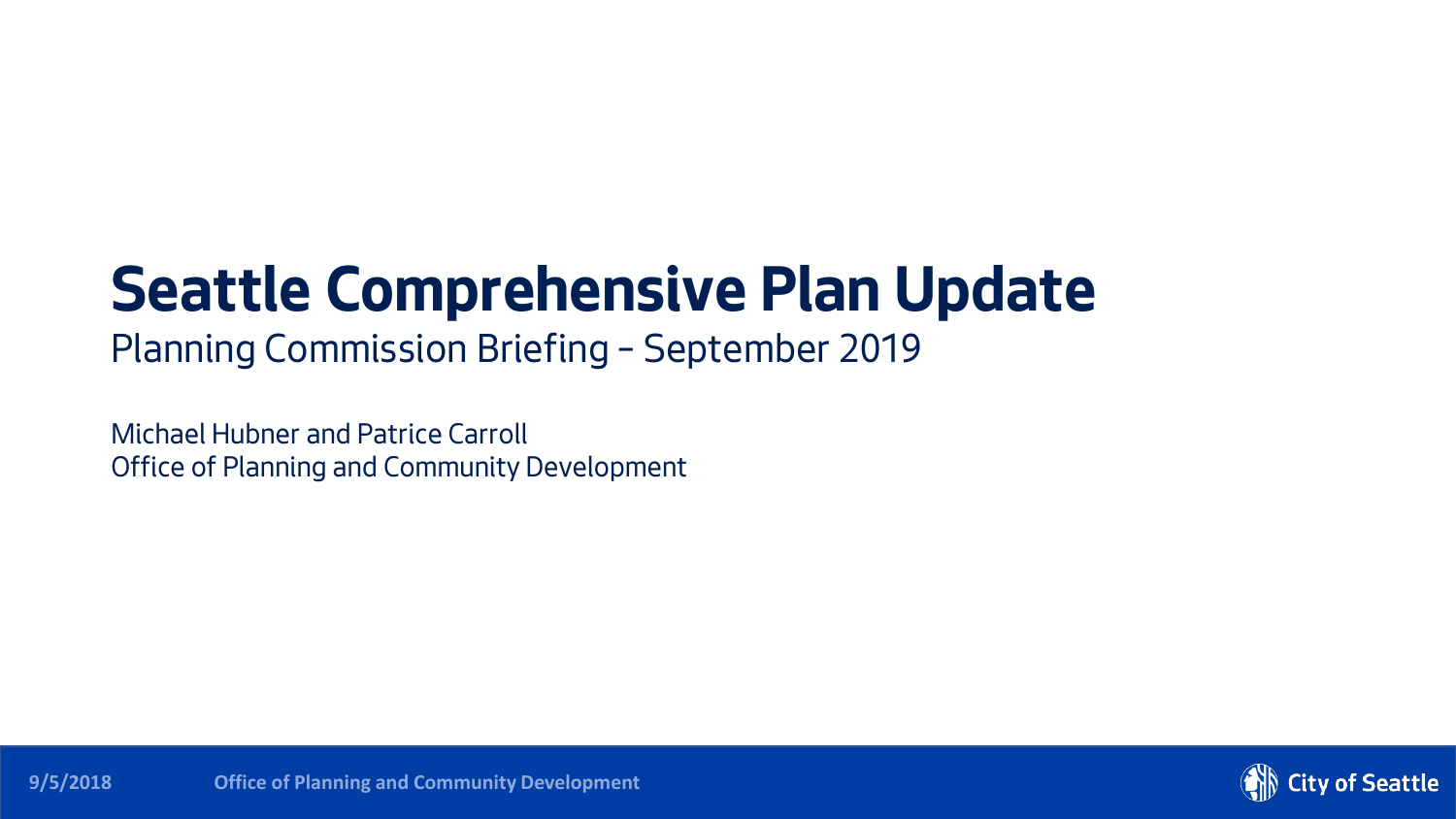

# **Seattle 2035 Comprehensive Plan**

- Vision for a livable, sustainable, prosperous, and equitable city
- Growth strategy based on urban centers and villages
- Goals and policies guide City plans, programs, and investments

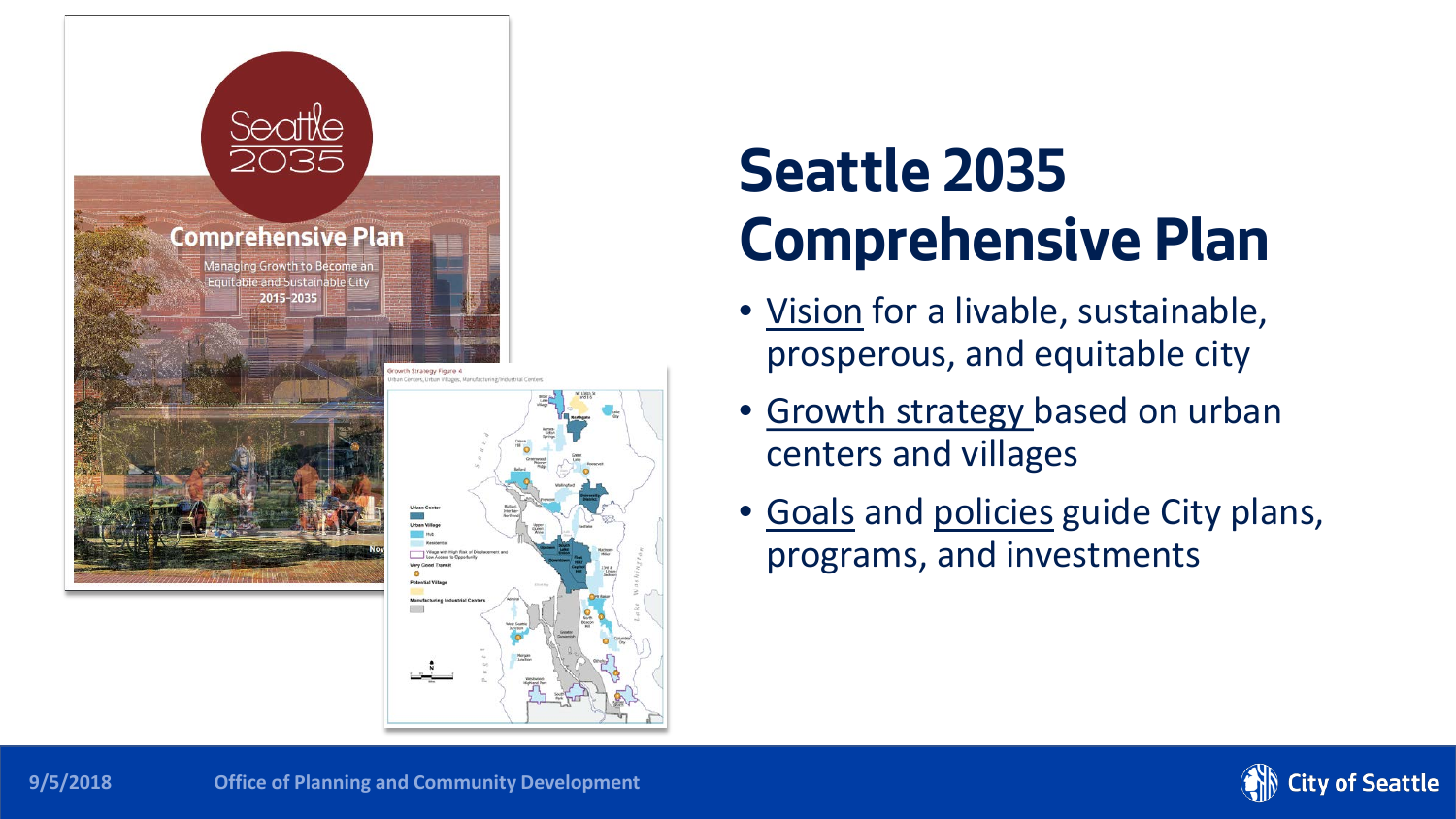# **Growth Management Policy Framework**



- **State Legislature** (RCW 36.70A)
	- − Requires local jurisdictions to adopt Comprehensive Plans
	- − Allows annual amendments
	- Requires major periodic update every 8 years
- **Puget Sound Regional Council** (PSRC)
	- − Enacts Multicounty Planning Policies (MPPs)
	- − Establishes Regional Growth Strategy
	- − Will adopt "VISION 2050" update in 2020

#### **Growth Management Planning Council** (GMPC)

- − Enacts Countywide Planning Policies (CPPs)
- − Establishes Urban Growth Area (UGA) boundary
- − Allocates local growth targets (housing and jobs)
- **Seattle 2035** (adopted in 2015/2016)
	- − Establishes goals and policies (Citywide and Neighborhood)
	- Enacts strategy to accommodate 20-year growth projections
	- − Guides City functional plans, programs, regulations (e.g., zoning)

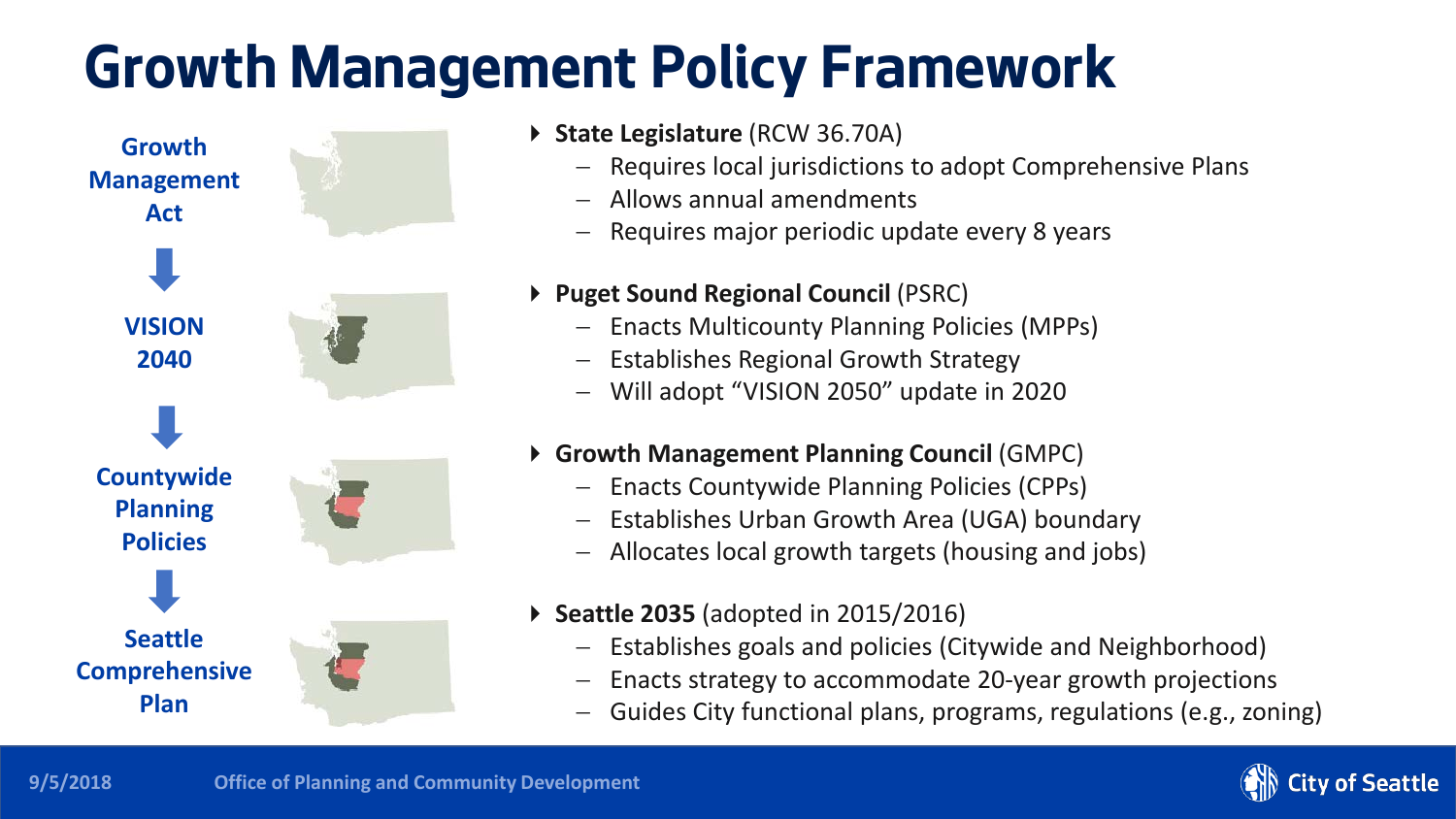# **Comprehensive Planning: A Short History**





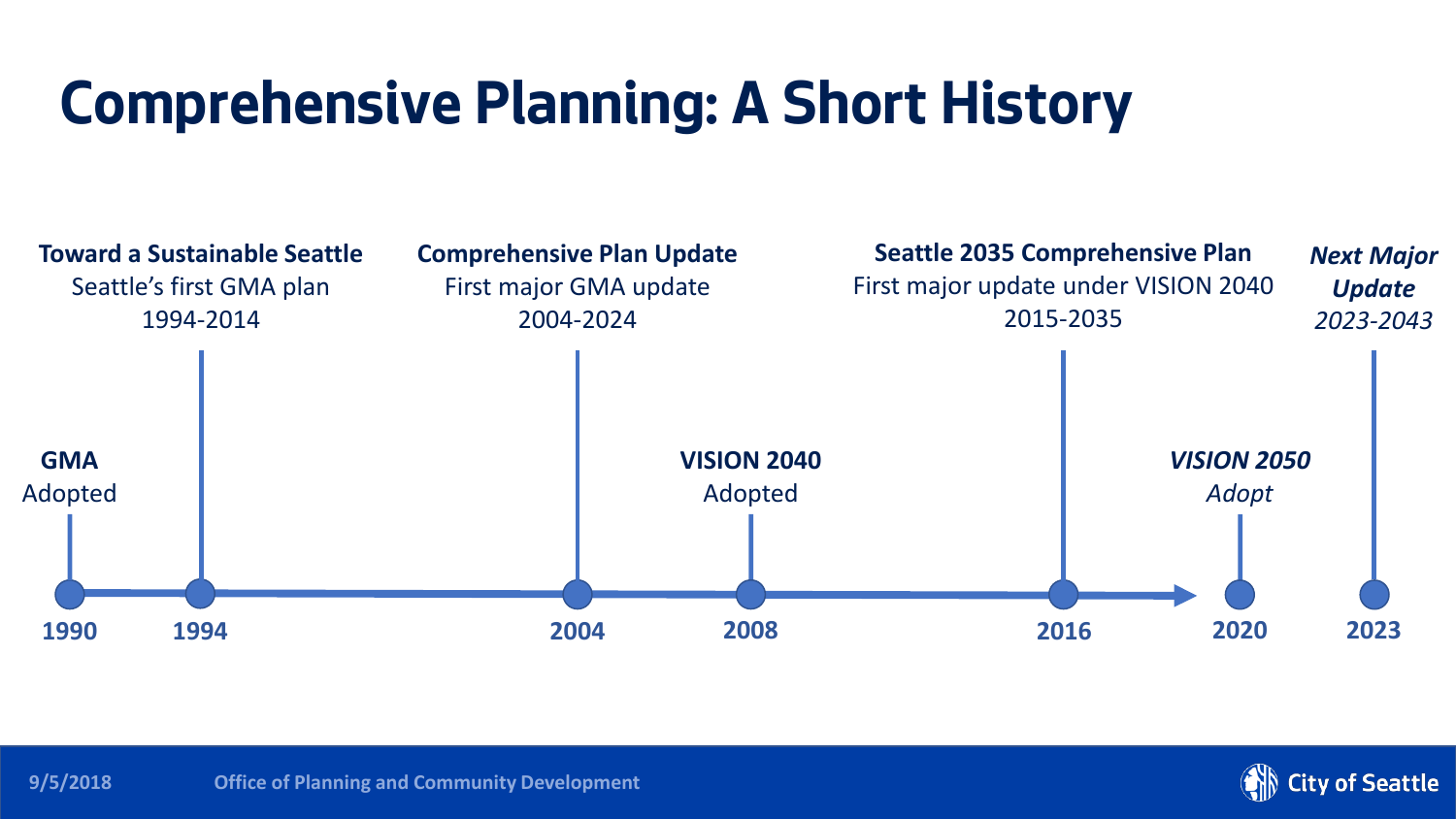## **Current vs. Potential Housing Unit Target DRAFT ESTIMATE**



**Actual growth has exceeded current projections Potential new target = 100k more households by 2043**

#### Technical Notes

Growth targets are required under GMA to guide local comprehensive planning. Targets, which are adopted collaboratively through countywide planning, reflect both policy and projections.

This is an estimate of potential future targets derived from most recent forecast data and assumptions, including OFM pop forecasts for King Co (2017) and draft VISION 2050 (adoption by PSRC in 2020).

Actual growth targets for City of Seattle will be developed and adopted by the King County Growth Management Planning Council in 2021.

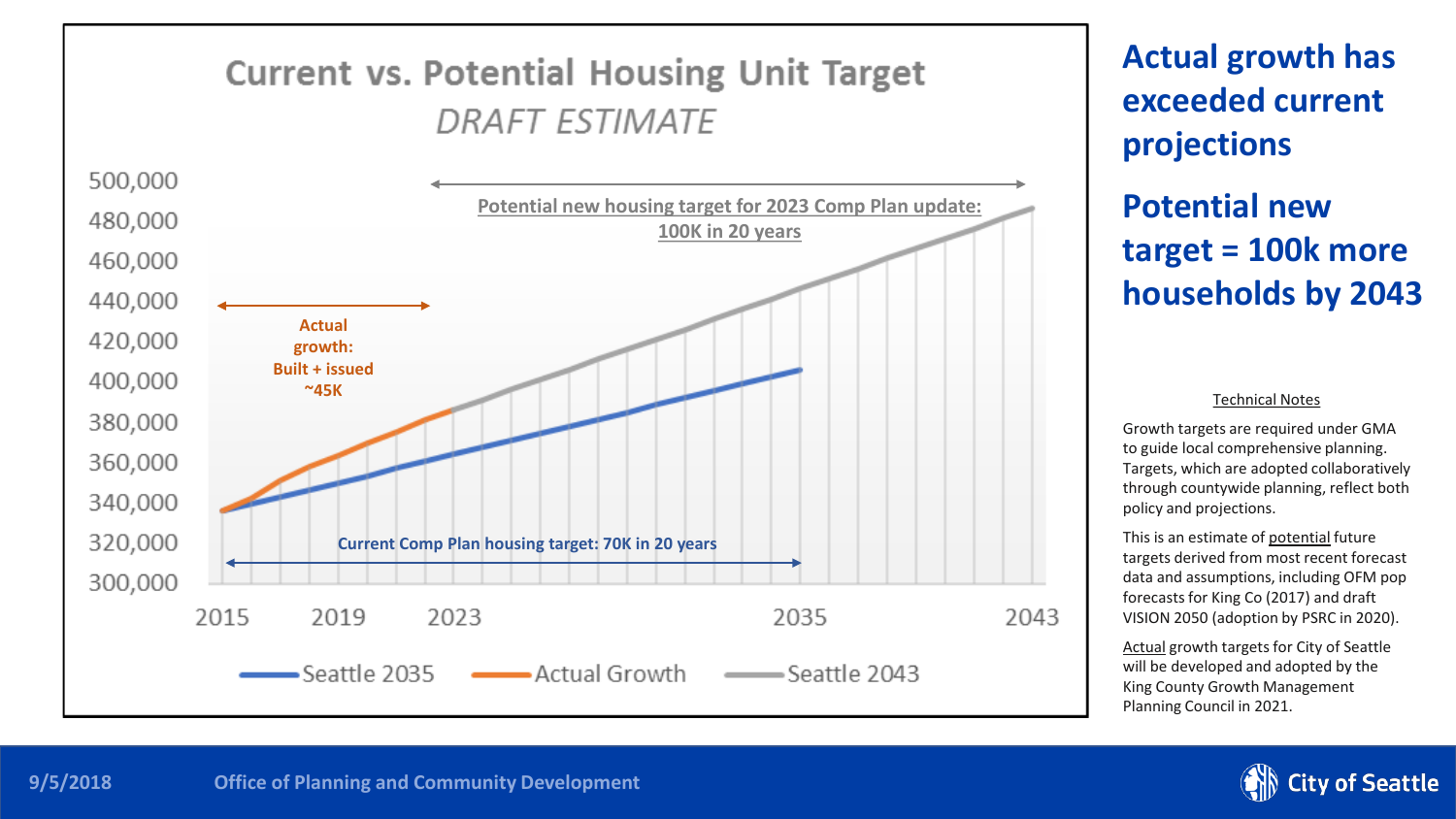# **Preliminary Schedule (September 2019)**



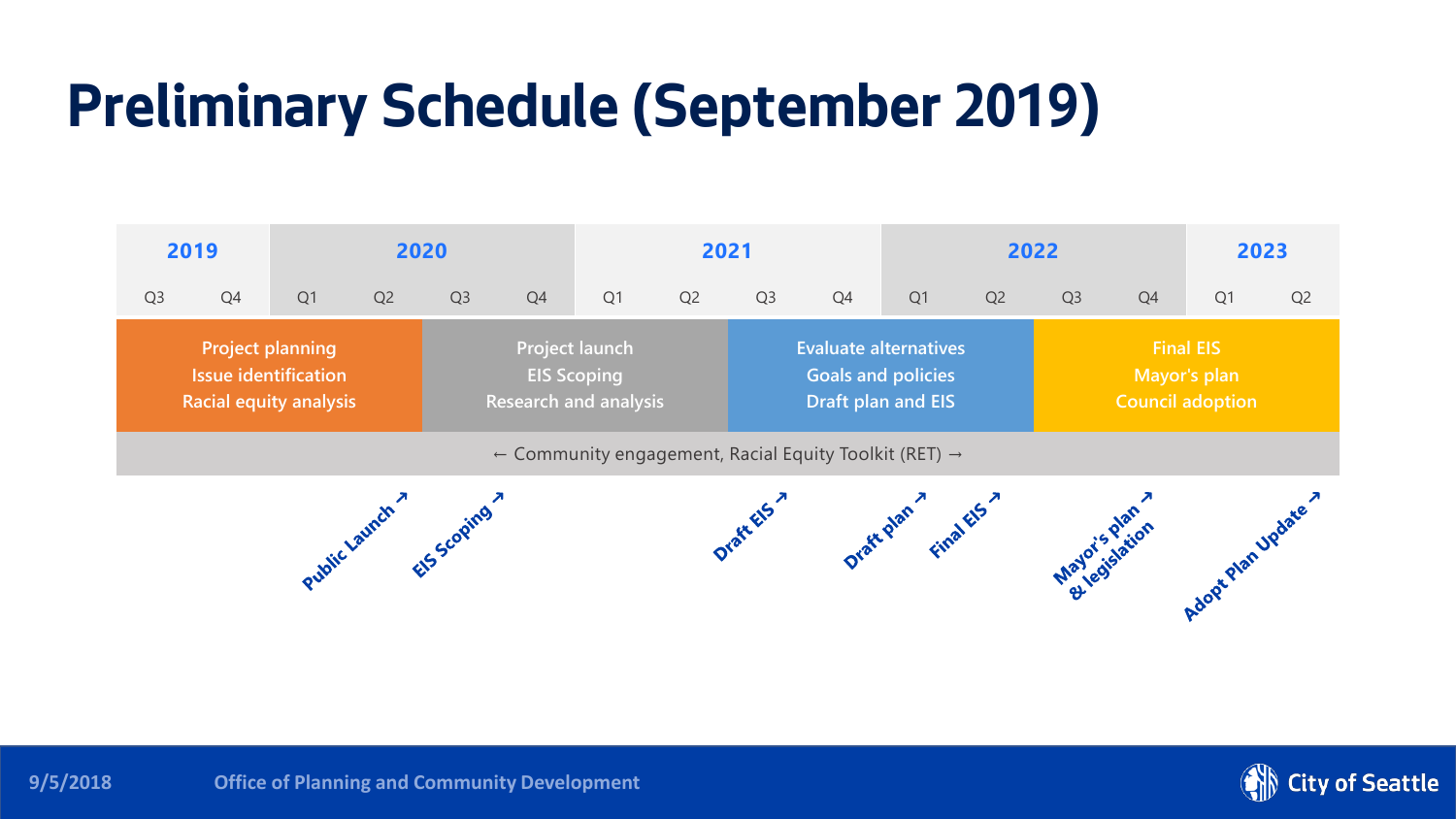## **Preliminary Project Planning for Update** Fall 2019 to Spring 2020:

- Budget, staffing, schedule
- Community engagement strategy
- Outreach to departments / Framework for Interdepartmental Team
- Identify key drivers for update Emerging policy issues, statutory/regional requirements
- Background policy research / Data / Buildable Lands
- Racial Equity Analysis / Develop approach to RET

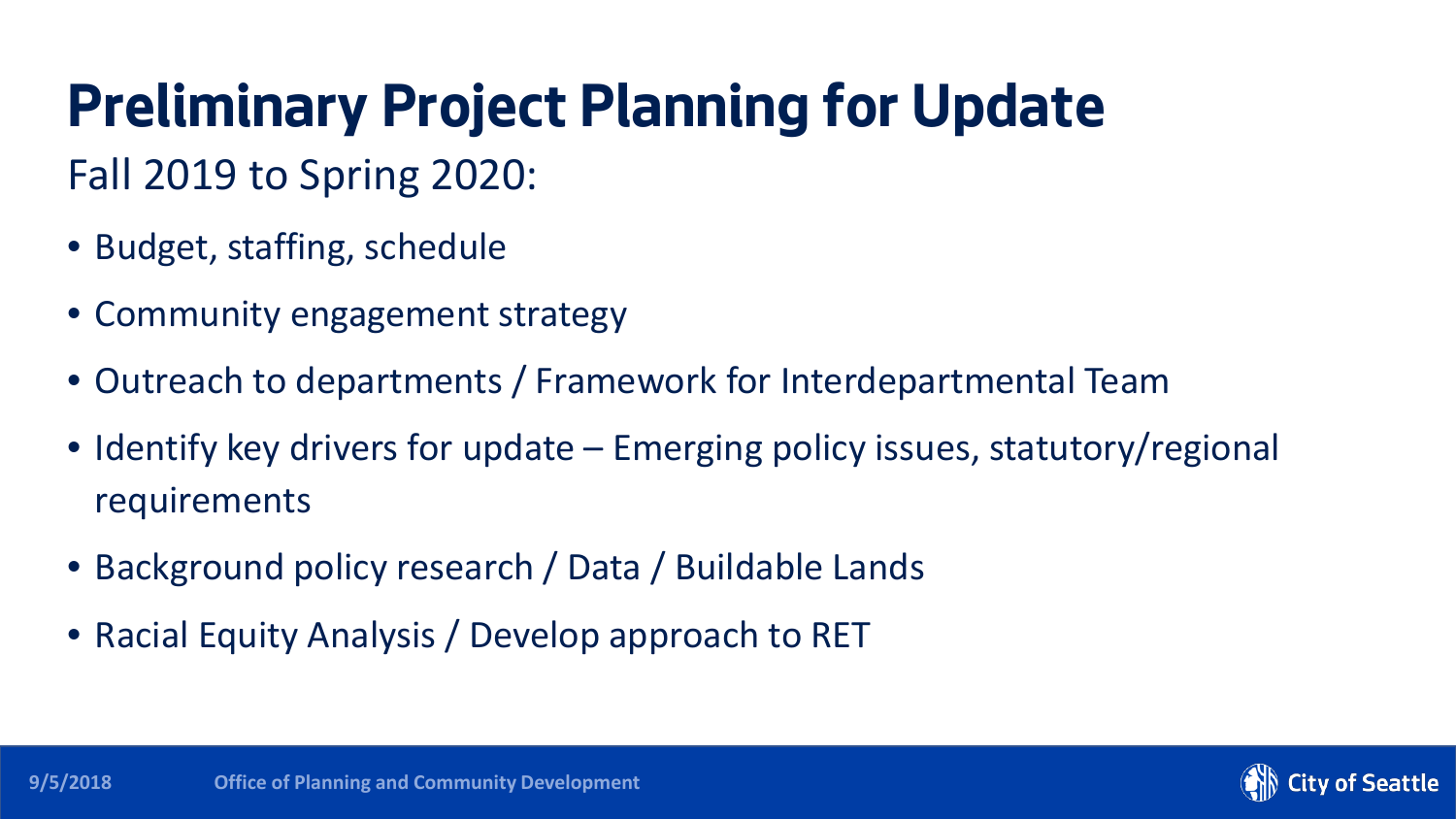# **Potential Policy Themes (Early Thinking)**

| Race and<br>Equity | • Robust RET process<br>• Update growth and equity analysis<br>• Anti-displacement                                                | <b>Housing</b>                               | • Assessment of housing need and supply<br>• Housing supply, choice, and affordability<br>• Homelessness                          |
|--------------------|-----------------------------------------------------------------------------------------------------------------------------------|----------------------------------------------|-----------------------------------------------------------------------------------------------------------------------------------|
| Growth<br>Strategy | • Evaluate Centers and Villages<br>• Capacity for growth<br>• Racial equity outcomes<br>• TOD around ST3 and other transit        | Economic<br>Opportunity                      | • Industrial and Maritime Strategy<br>• Education and workforce training<br>• Supports for small businesses                       |
| Livability         | • Services to meet needs of growth<br>• Multimodal mobility and new technologies<br>• Community and open space<br>• Health equity | Resilient,<br>Carbon-<br><b>Neutral City</b> | • Benchmark for plan performance<br>• Support City initiatives toward<br>emissions reductions<br>• Protect vulnerable communities |

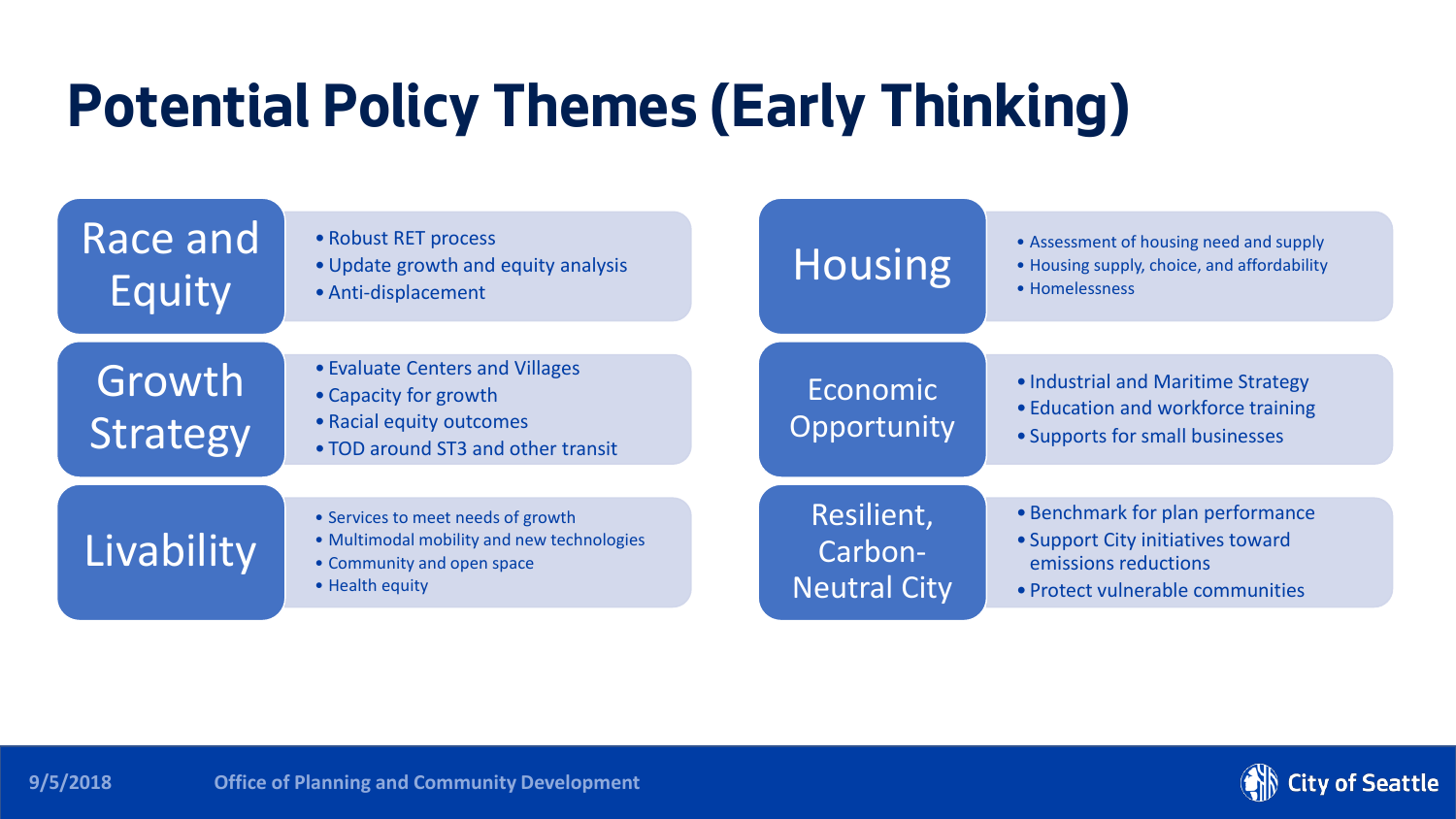# **Racial Equity Analysis**

- Response to SLI 29-4-B-1-2019
- Collaboration among OPCD, DON, and OCR
- Data-informed
- National consultant support (PolicyLink)
- Local community stakeholder engagement

Key questions include:

- *How can the Comprehensive Plan update advance racial equity? What racial equity outcomes should define success?*
- *What are the racial equity impacts of the current Urban Centers and Villages Growth Strategy?*
- *What improvements might make the Comprehensive Plan ensure growth is more equitable?*